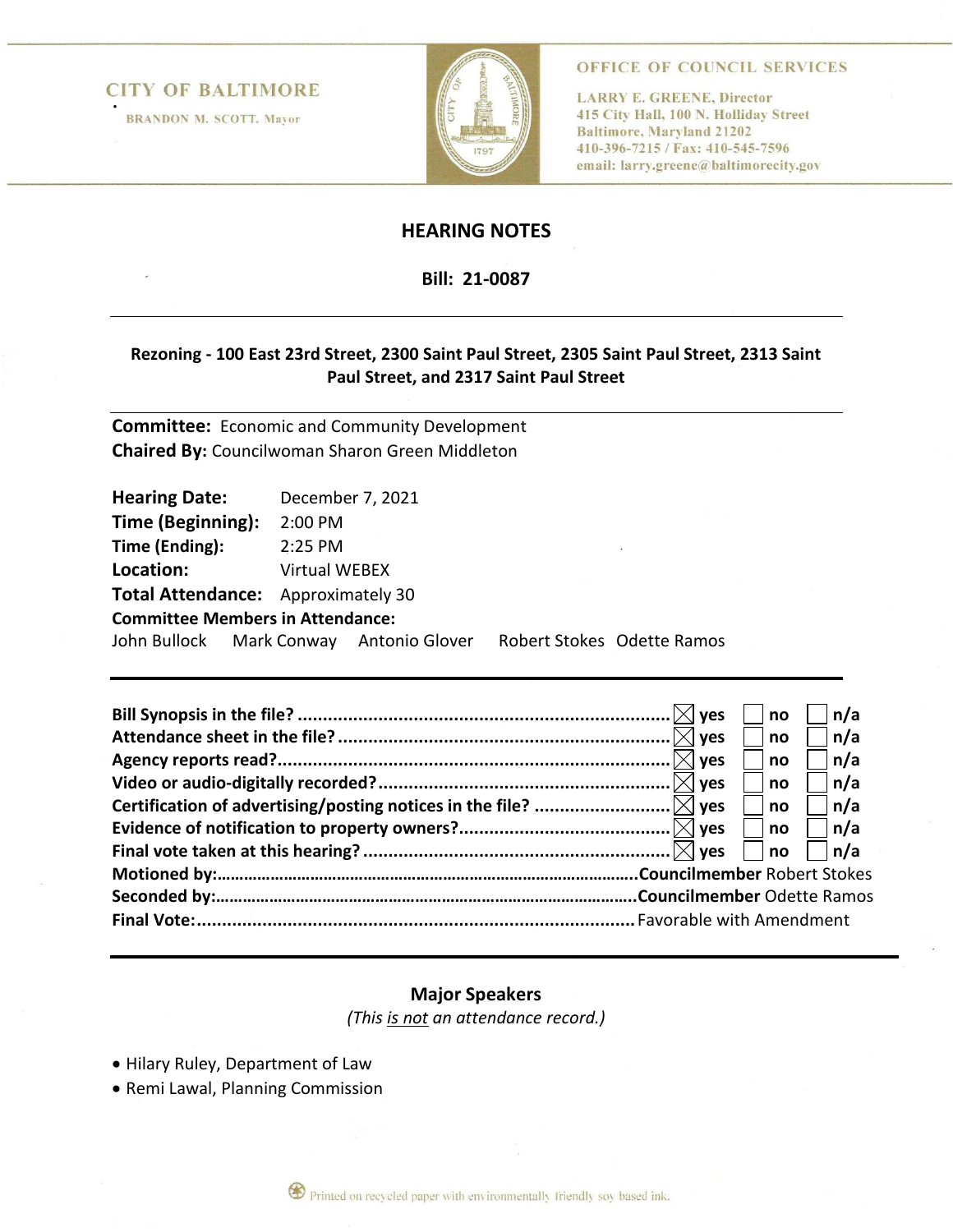- Stephanie Murdock, Department of Housing and Community Development
- Liam Davis, Department of Transportation
- Nina Themelis, Office of the Mayor
- Arco Sen, Parking Authority of Baltimore City
- Christina Moore, Baltimore Development Corporation
- David Cosner
- Kelly Cross, President, Old Goucher Community Association
- Jay Orr

## **Major Issues Discussed**

- 1. Chairwoman Middleton opened the meeting, introduced committee members and City representatives and read the bill into the record.
- 2. Councilmember Stokes commented on the bill. The bill proposes to rezone certain properties. He presented an amendment to remove the property located at 2317 Saint Paul Street from the bill.
- 3. Agency representatives testified on behalf of their respective agencies. The Planning Department's report recommended that the property at 2317 Saint Paul Street be removed from the bill.
- 4. Remi Lawal presented the Planning Commission's recommendations and findings to the committee.
- 5. Nate Pretl, representing the applicant, presented findings which were also shared in writing with committee members.
- 6. Matt Oppenheim testified in support of the bill.
- 7. Public testimony was taken. David Cosner, Kelly Cross and Jay Orr testified in support of the bill.
- 8. Based on testimony and the findings the committee voted to recommend the bill favorably with amendment.
- 9. The hearing was adjourned.

#### **Further Study**

## **Was further study requested?**  $\Box$  Yes  $\boxtimes$  No

**If yes, describe.** 

# **Committee Vote:**